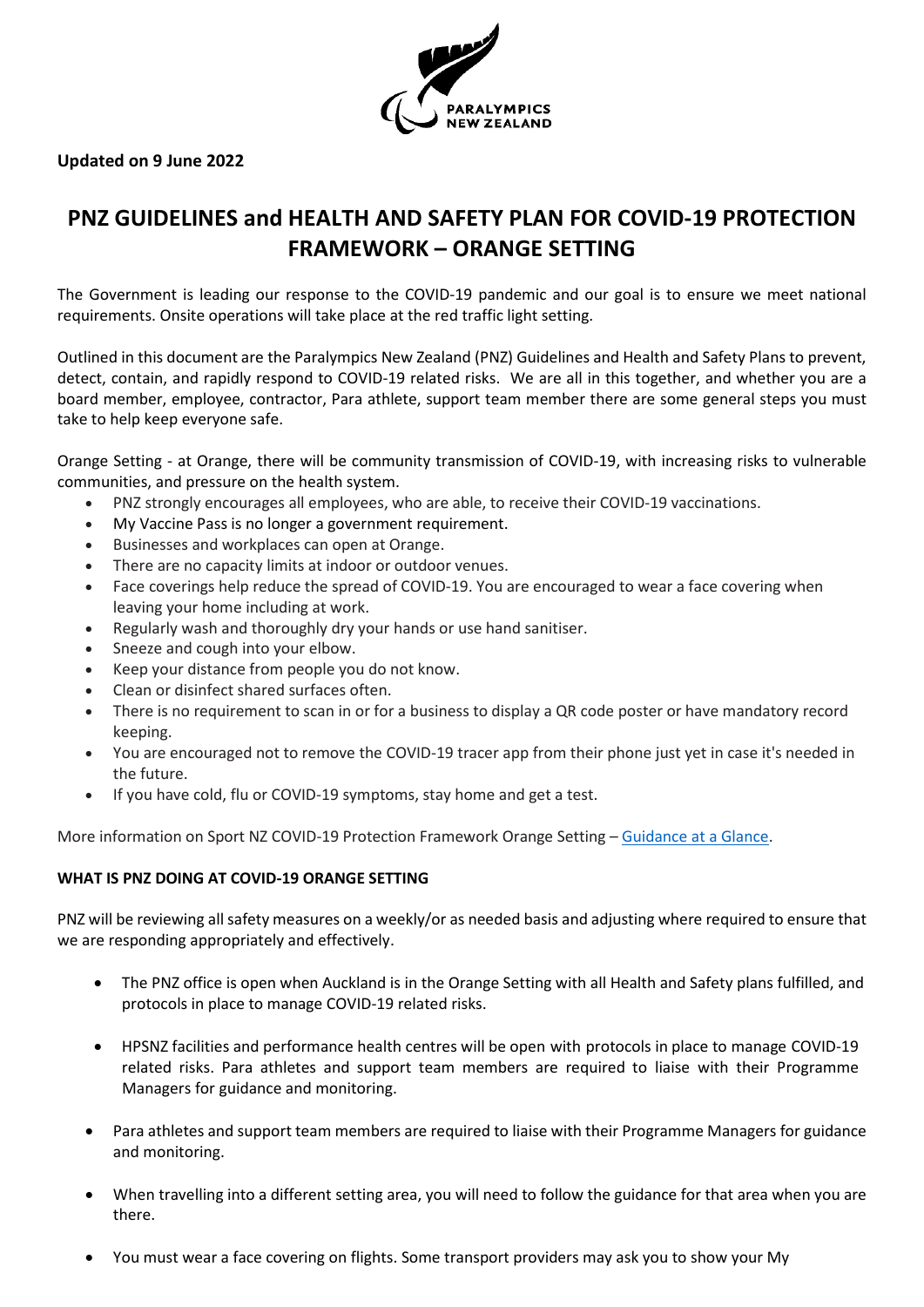Vaccine Pass or provide proof of a negative COVID-19 test. Check with the operator before travelling. You do not need a My Vaccine Pass to use public transport.

- For those experiencing anxiety or having welfare concerns please ensure you talk to either:
	- o Manager/ Programme Manager
	- o PNZ Psychologist, Rod Corban at rod.corban@gmail.com or 021 941 765.

The PNZ COVID-19 Protection Framework Orange Setting Guidelines are for:

- 1. PNZ Auckland Office Personnel
- 2. PNZ External Office Personnel and non-HPSNZ facilities
- 3. HPSNZ Facilities and Offices

# **1. PNZ AUCKLAND OFFICE PERSONNEL**

- Refer page  $1 2$
- Refer appendices 1 and 2.

# **2. PNZ EXTERNAL OFFICE PERSONNEL AND NON-HPSNZ FACILITIES**

# **A. RETURN TO AN EXTERNAL OFFICE OR NON HPSNZ FACILITY**

- You should not enter the office/facility if you have been in contact with anyone diagnosed or suspected to have COVID-19.
- If you have had symptoms that may be consistent with COVID-19 over the period of the pandemic, you must obtain a written medical clearance prior to returning to the office/facility.
- If you are unwell but do not have COVID-19, you must not enter the office/facility until you have been symptom free for at least 48 hours.

#### **B. WHAT IF YOU GET SICK OR ARE CONCERNED ABOUT HAVING COVID-19?**

- If you have any underlying health problems, are concerned about vulnerable family members or have other health-related concerns related to the COVID-19 pandemic, you should seek advice from an appropriate specialist prior to entering the office/facility. This may include your General Practitioner, medical specialist or other health advisor.
- COVID-19 symptoms may be very mild, and may include any of the following:
	- o new/worsening cough
	- o high temperature (at least 38C) feeling unusually sweaty or cold
	- o shortness of breath
	- o sore throat
	- o sneezing and/or runny nose
	- o temporary loss of smell.
- It is important to remember that while your symptoms may be mild, if you give it to someone else, they may become very unwell.
- If you develop any COVID-19 symptoms, please:
	- o call Healthline (0800 358 5453) or your GP as soon as possible.
	- o follow the advice of your medical practitioner.
- If you are onsite when you first develop these symptoms, please leave the office/facility by the most direct route, without interacting with other individuals and then follow the steps above.
- If you are tested for COVID-19 and the test is positive, please continue to follow the advice of your doctor and public health officials.

#### **3. GUIDELINES FOR HPSNZ FACILITIES AND OFFICES**

#### **A. COMMON MEASURES AT ALL LEVELS:**

- a. CONTACT TRACING
	- i. Mandatory for everyone in the environment.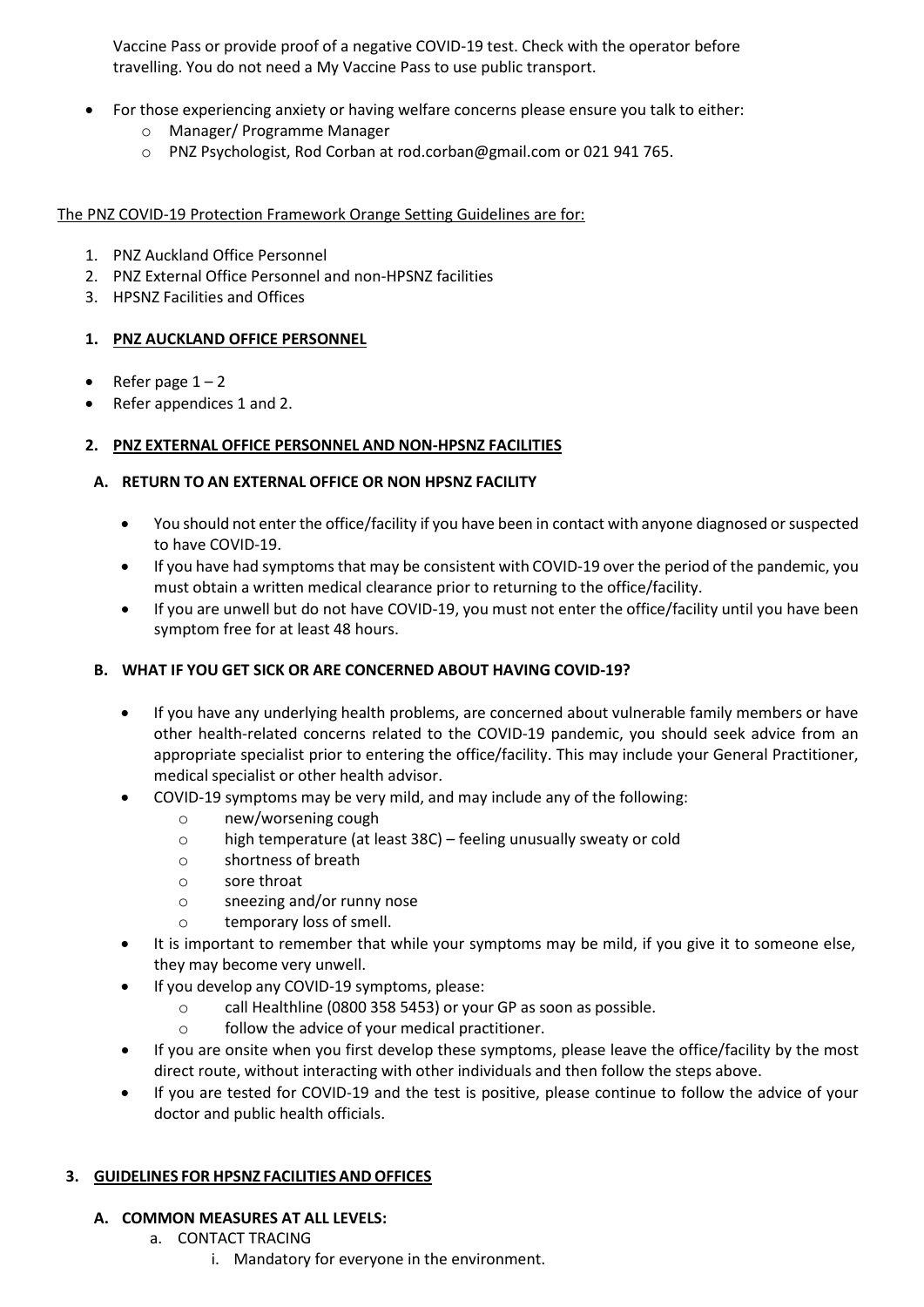# b. HEALTH PROTOCOLS

- i. Health triage is recommended to ensure people stay home if they are unwell
- ii. health triage for all entering HPSNZ environments (including vaccine status confirmation)
- iii. stay home if you feel unwell, are waiting for COVID-19 test results, or have been in contact with anyone diagnosed/suspected to have had COVID-19 in the last 14 days
- iv. if you have flu symptoms, self-isolate at home and get tested immediately
- v. If you are unwell but do not have COVID-19, do not enter HPSNZ facilities until you have been symptom free for at least 48 hours
- c. SANITATION
	- i. Personal hygiene practices (e.g. wash and dry hands on entry and exit to facility)
	- ii. Common touch points to be cleaned regularly
	- iii. Equipment and surfaces to be sanitised after use
	- iv. Leave work-stations clear
	- v. Minimise sharing of equipment where possible.
- d. PHYSICAL DISTANCING
	- i. Maintain distancing where possible.
- e. CONCERNS
	- i. Discuss with your line manager, regional manager or HR.
- f. SHARED FACILITIES
	- i. Landlord requirements to be observed in common areas.

# **B. MEASURES AT ORANGE SETTING**

- Work from HPSNZ facilities, unless otherwise agreed in line with flexible working policy
- Masks encouraged at all times, except when training
- No limits on numbers, no physical distancing requirements
- Performance Health / Gyms: open, drop in sessions available
- Other HPSNZ support, including HPSNZ forums, functions, events: face to face delivery
- Travel permitted, pool cars available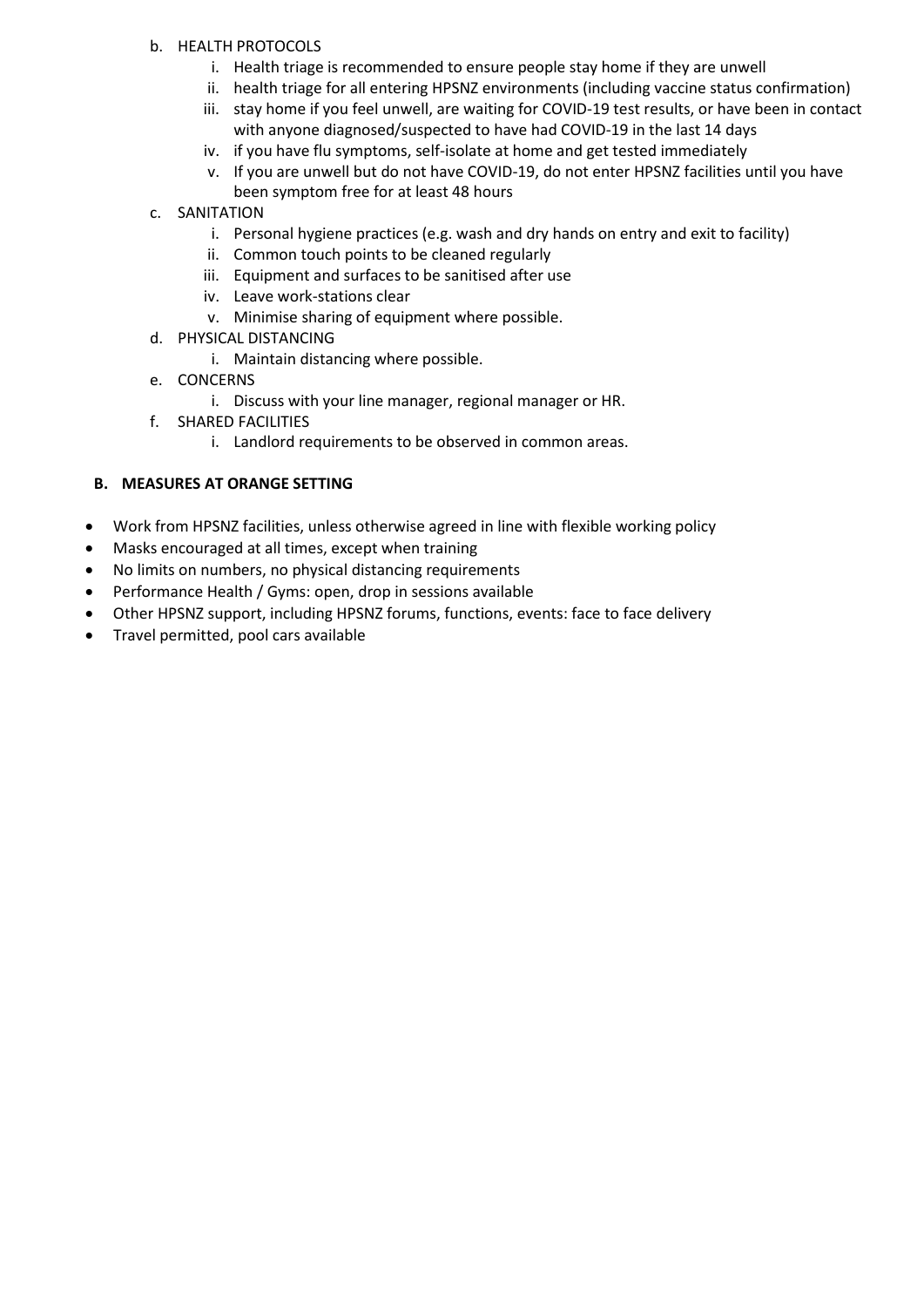# **APPENDIX 1 PLANS FOR COVID-19 ORANGE SETTING - PNZ AUCKLAND OFFICE**

| <b>Phase</b>             | <b>Consistent risk</b><br><b>reduction measures</b> | <b>Application to facility</b>                                                                                     | <b>Responsibility</b> |
|--------------------------|-----------------------------------------------------|--------------------------------------------------------------------------------------------------------------------|-----------------------|
|                          |                                                     |                                                                                                                    |                       |
|                          | Induction                                           | Mandatory training (Review of these Health and Safety<br>Plans)                                                    | All                   |
|                          |                                                     | Mandatory submission of form (Appendix 1)                                                                          | All                   |
| Opening<br><b>Before</b> |                                                     | Induction records collected and stored securely                                                                    | All                   |
|                          | Access                                              | Employees, contractors and visitors can access the PNZ<br>office                                                   | All                   |
|                          | Preparation /<br>Maintenance                        | Designated zones and routes in/out/around Office Spaces<br>to be taped on floors prior to reopening                | All                   |
|                          |                                                     | PNZ to rearrange Auckland office to allow for appropriate<br>physical distancing and sharing of equipment.         | All                   |
|                          |                                                     | Pre-entry deep clean                                                                                               | Cleaners              |
|                          |                                                     | Signage relating to hygiene, COVID-19 symptoms and<br>sanitation throughout the office                             | <b>CE</b>             |
|                          |                                                     | Signage to be provided for 3rd party visitors and courier<br>deliverers and tradespeople.                          | <b>CE</b>             |
|                          |                                                     |                                                                                                                    |                       |
| Entry and Exit           | Access                                              | Staff travel to the office must be safe with appropriate<br>hygiene and distancing measures taken                  | All                   |
|                          |                                                     | Single point of entry                                                                                              | All                   |
|                          | Sanitation                                          | Hand sanitiser on entry                                                                                            | <b>CE</b>             |
|                          |                                                     |                                                                                                                    |                       |
|                          | Physical Distancing -<br>1 metre distancing         | No handshakes, hugs or hongi                                                                                       | All                   |
|                          |                                                     | PNZ to develop a safe plan for use of the shared toilet<br>facilities.                                             | <b>TBC</b>            |
|                          |                                                     | No more than 1 person in each zone (i.e. every 4 desks)                                                            | All                   |
|                          |                                                     | Encourage one in/one out when using the office kitchen.<br>Please wash all dishes in the dishwasher only.          | All                   |
|                          |                                                     | Meeting rooms - no more than 2 PNZ staff at a time.                                                                | All                   |
|                          |                                                     | Masks are encouraged in the PNZ office.                                                                            | All                   |
|                          | Minimise equipment<br>sharing                       | Staff to bring in and take-home own cutlery, crockery,<br>glasses each day                                         | All                   |
| On-Site Operations       |                                                     | Avoid fixed phones - if necessary, spray with disinfectant<br>and wipe down after use                              | All                   |
|                          |                                                     | Clean desk policy - clear and clean workstation at the<br>end of each day                                          | All                   |
|                          |                                                     | Desk, keyboard, mouse, monitor, drawers to be sprayed<br>with disinfectant and wiped down at the end of each day   | All                   |
|                          |                                                     | Kitchens to be left clean after use, spray surfaces with<br>disinfectants and wipe down. It is recommended no food | All                   |
|                          |                                                     |                                                                                                                    |                       |

|  | is prepared in the facility. Users to come with pre |  |
|--|-----------------------------------------------------|--|
|  | prepared food only                                  |  |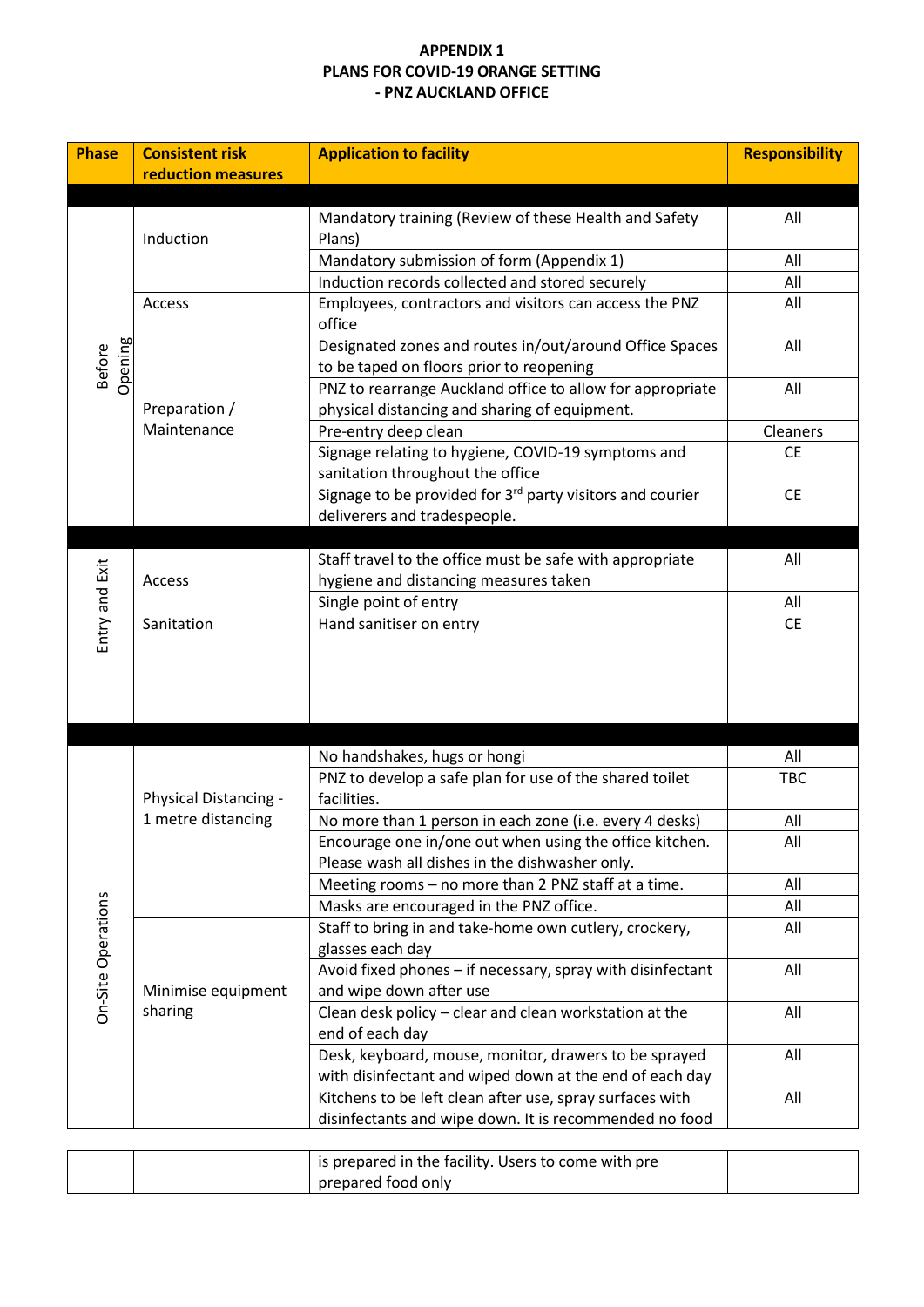| with disinfectant and wiped down after use | Tables, door handles of meeting rooms to be sprayed     | All |
|--------------------------------------------|---------------------------------------------------------|-----|
|                                            | Hand-sanitiser available at entry and in kitchens,      |     |
| bathrooms, meeting rooms                   |                                                         |     |
| through the office                         | Disinfectant spray/wipes and paper towels spread        |     |
|                                            | Complete daily cleaning checklist (Refer to Appendix 3) | All |
|                                            |                                                         |     |